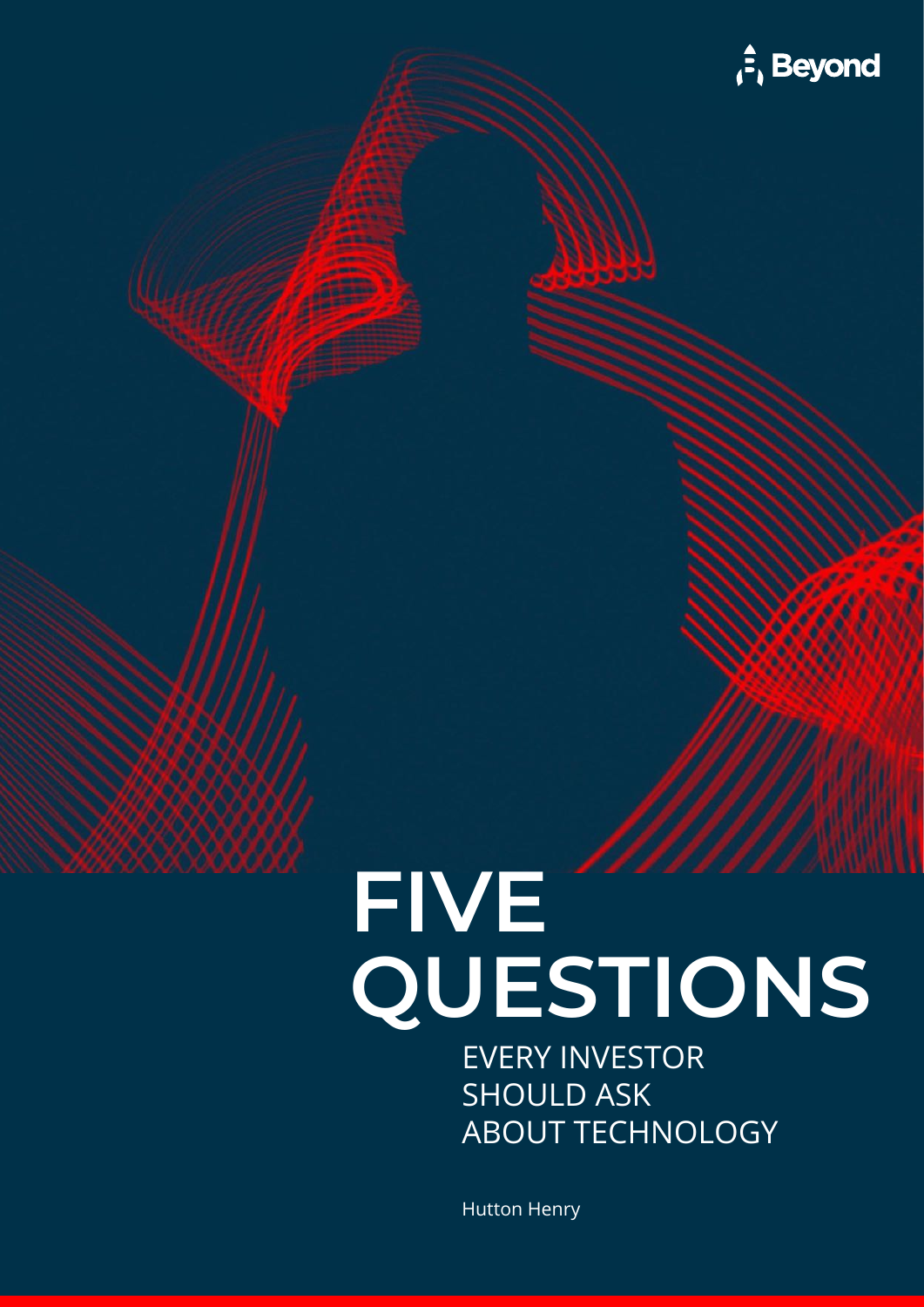### **Why Technology Due Diligence FAILS**

When we meet an Investor for the first time, there is often a discussion about "that" project which cost them dearly because crucial information was missing during Technology Due Diligence.

We feel their pain when they recall the moment they realised they had to fork out for extensive change. While this is a complicated area, we find investors generally have concerns with:

#### **COST**

Either hidden costs, or a lack of budgeting information.

#### **CLARITY**

The reports are too complicated and vital information is missed.

### **READINESS**

The foundations of the business are not ready to implement the recommended technology changes.

Having interviewed tech teams for over twenty years I believe the main reasons IT Due Diligence fail are:

### **DISCLOSURE**

People do not disclose essential information.

#### **IMPERFECTIONS**

Interviewees prefer not to discuss the natural imperfections of the technology they have built.

#### **CONTEXT**

For a full understanding of the technology effectiveness and risk, you need to speak to the business and customers.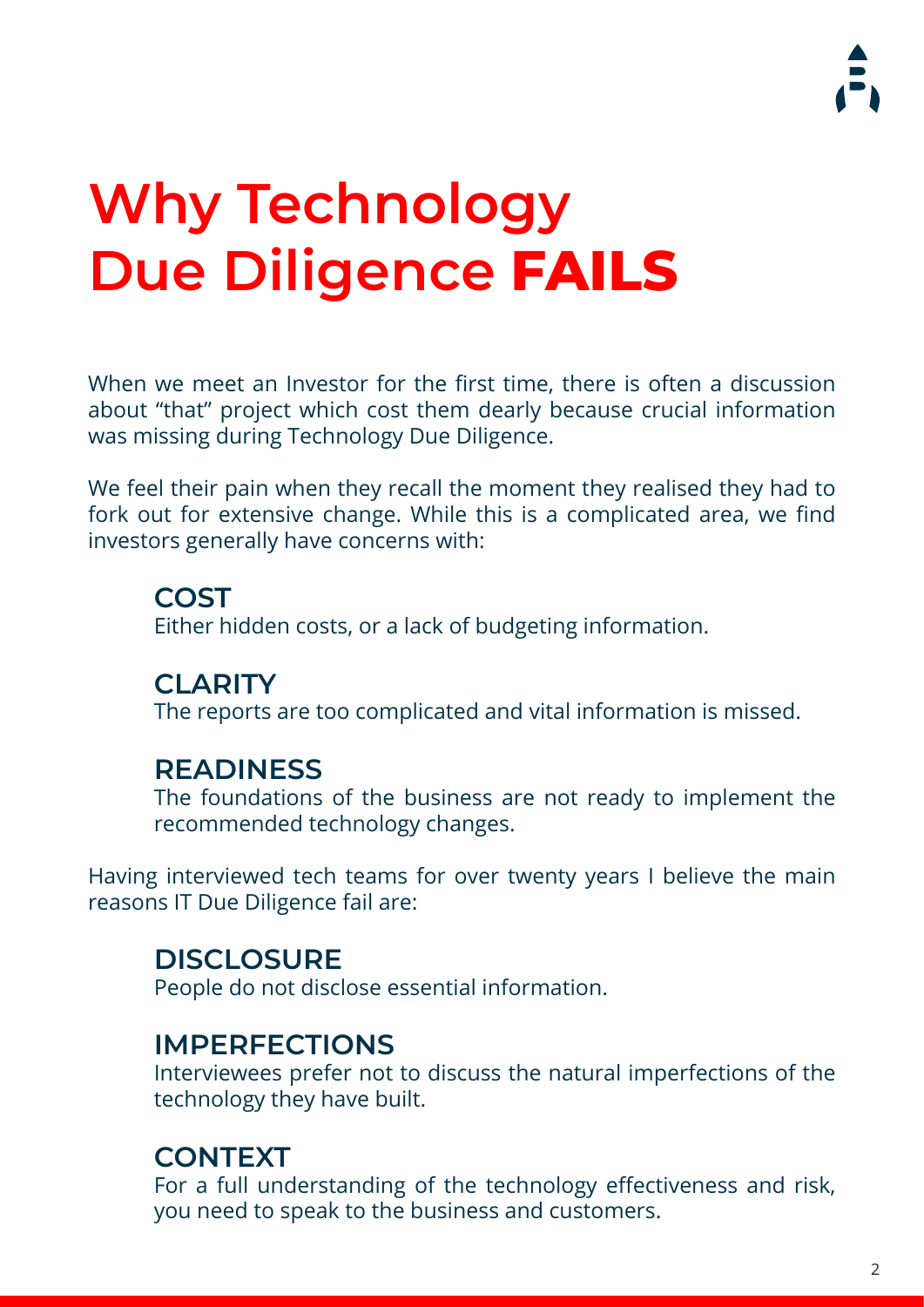Typically there are some key questions investors need answered as part of a Technology Due Diligence. Some of them are listed in the following page, and they provide a good insight into how technology can create value in a target business.

The challenge with these "standard" questions is that they are the obvious concerns that the target is already prepped to answer - either through a data room or interviews. Hence you may receive answers that satisfy the question, but you are none the wiser in regards to how the team, processes and people operate.

Therefore, the objective of this paper is to first, outline the typical concerns and secondly, equip you with some unusual questions that may provide you more of early insight into the target and how they operate technology.

These questions will help you develop an independent view – and decide if it is worth proceeding onto later stages.

And if you have any better questions, I'd be keen to learn more.

Sincerely,

Antan

**Hutton Henry** CEO, Beyond M&A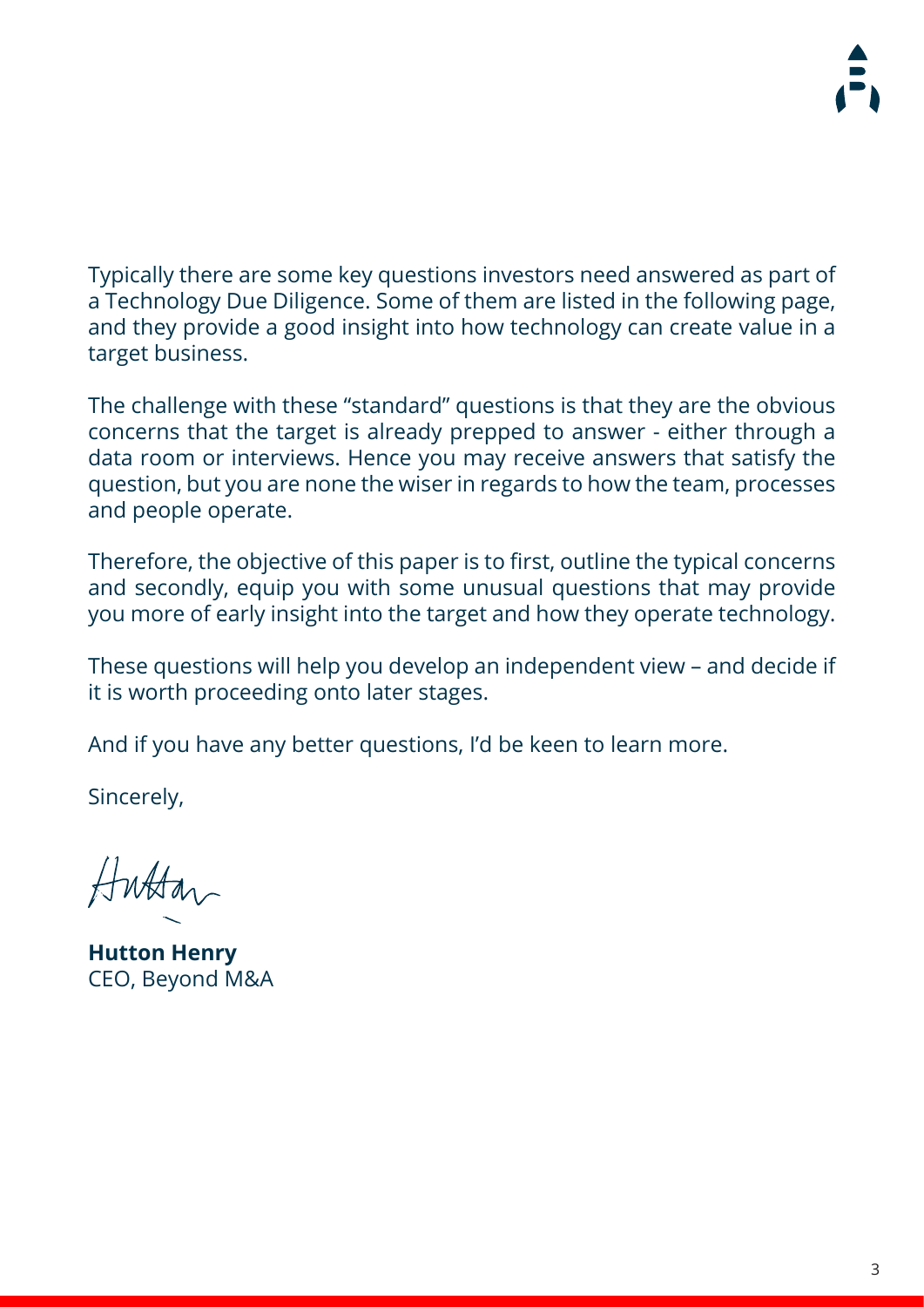### **Standard Technology Due Diligence Questions**

### **The "Usual Suspects"**

These are some of the questions most commonly asked:

- Is the system fit for purpose?
- Does the Technology Plan meet the Business Plan?
- How unique is the platform?
- Can it be easily copied?
- It is resilient?
- Is it scalable?
- What are the cyber security risks?
- What is the material impact of scaling the platform or systems? What are the development processes like?
- What is the bug/fix ratio? What is the trend over the past 12 months?
- What are the team's strengths/areas of improvements?
- What are the business continuity plans?
- IT budgets and licensing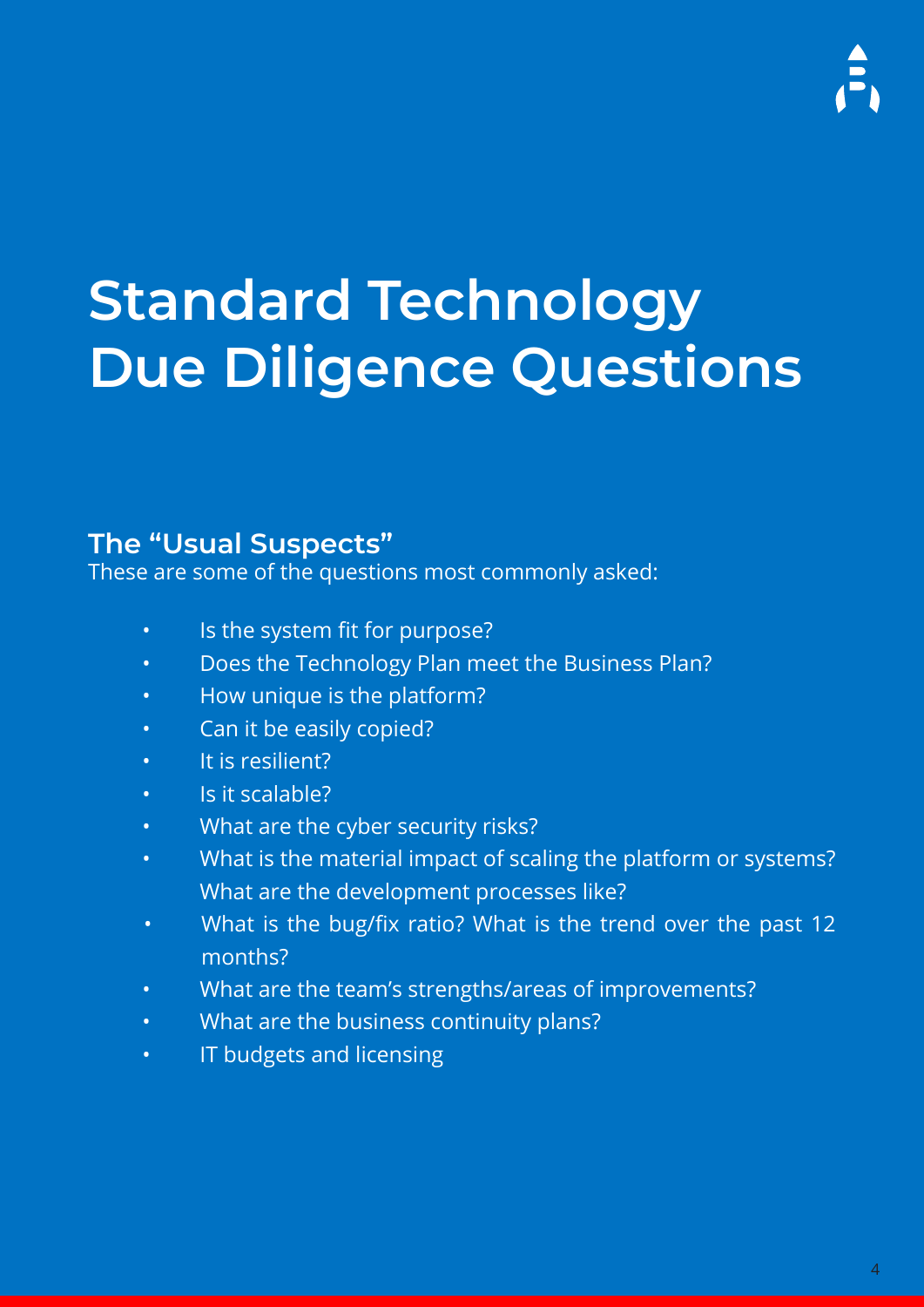### **BEFORE You Interview Anyone**

If you put yourself in the technology leader's shoes, a Technology Due Diligence process can be stressful as it's a reflection of both their leadership and the technology they have built.

When a full DD exercise is performed, I have repeatedly witnessed the leaders responding to information requests at 2am, or bringing out their best people and customers to represent them. I don't blame them - they are trying to keep the "lights on" whilst having to prepare a solid case that they are worth investing in.

There is also a generalization that some CTO's are brilliant at tech but poor communicators. So their interview performance may be awkward or defensive.

**The easiest way to deal with this is to show some empathy - that you understand any form of discussion is additional work on top of their day job. The interaction should be more an interview than an interrogation.**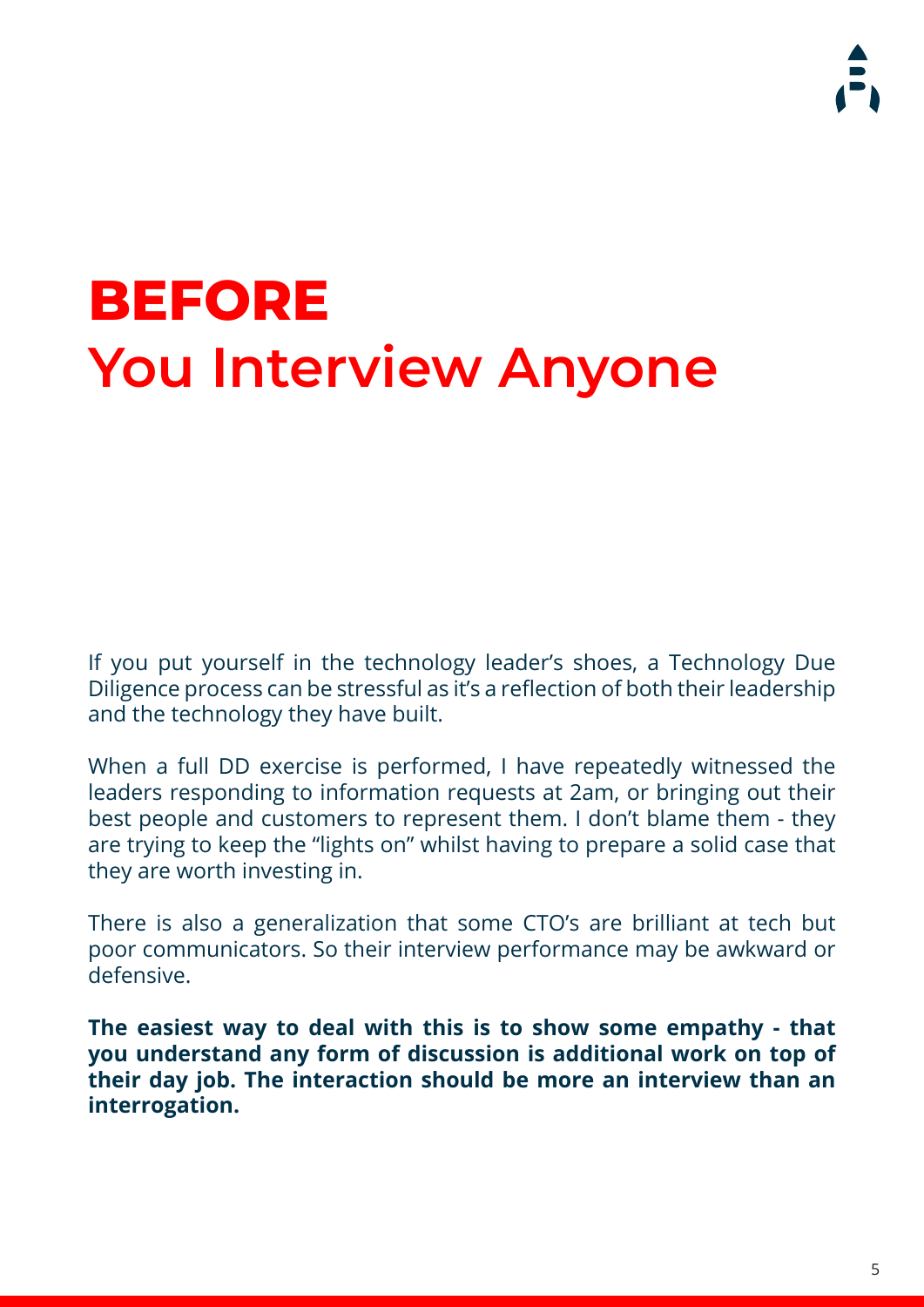# ASK THEM ABOUT THEIR **PAIN**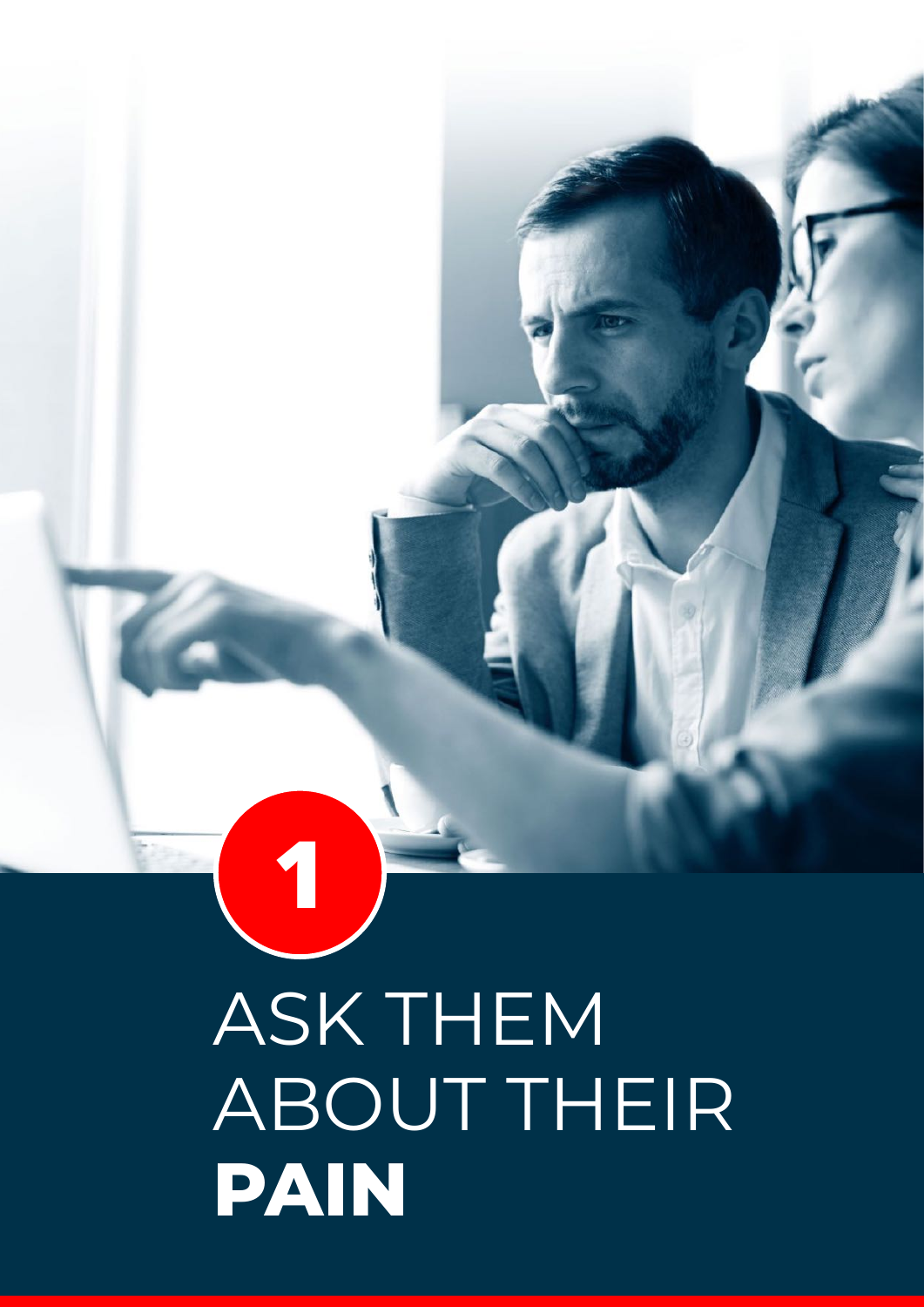### **Their Pain**

If you want to get any sense of the technology, how it is built and operated then it's worth focusing on **their pain**.

If you can get a picture of what is causing them issues in their day-to-day operations, this will reveal the types of problems - and opportunities - there are in the business.

#### **Q: What's preventing you from doing your job on a dayto-day basis?**

Usually, the answer to this question will help you form a picture of the way the technology is operated. Is the team being constantly bombarded by the business? Too many meetings? Is the business requirement and therefore technology direction constantly changing?

A word of warning, if the answer is "nothing" this could be a red flag too. In one case the team wasn't being managed well and there was not enough pressure on the team to deliver.

#### **Q: When it comes to work, what keeps you awake at night?**

Here you are looking for risks – known concerns about security or resilience usually surface here. But there are often concerns about knowledge drain, hiring, stability of code.

This is a better question than "*what risks does your environment/product currently have?*" as that will usually illicit a defensive response.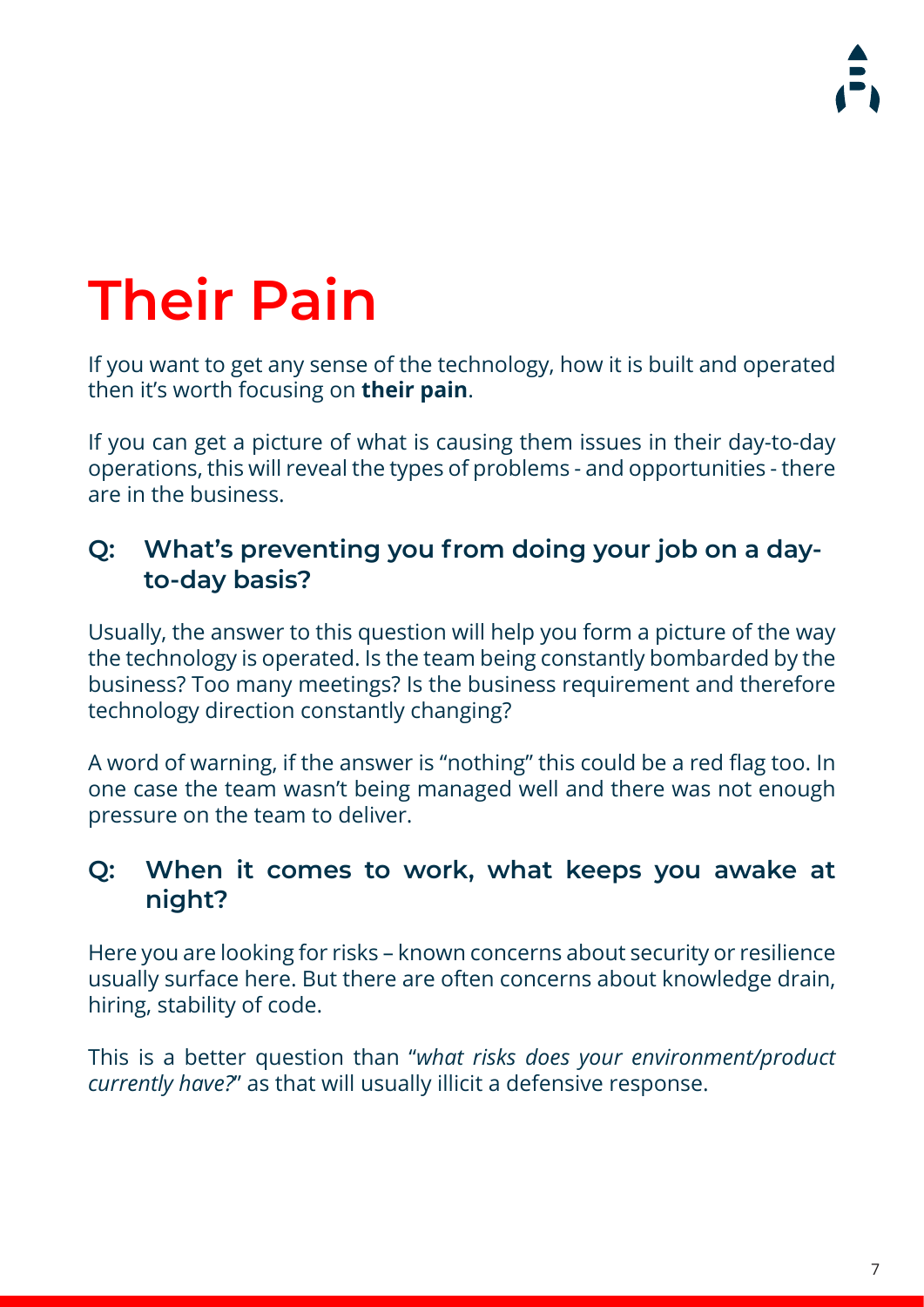## WHAT ARE THEIR **EXPECTATIONS**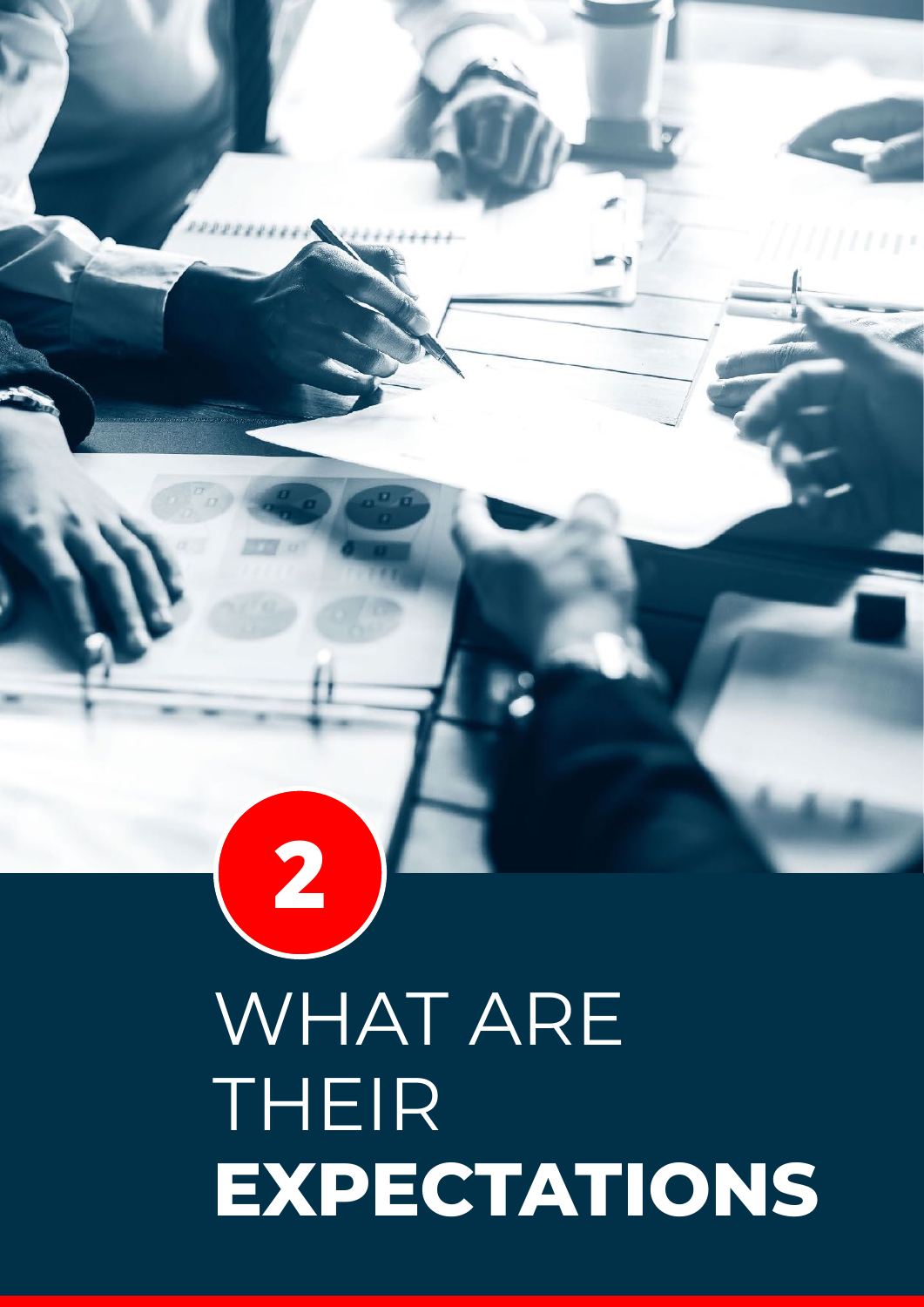### **Their Expectations**

### **Q: What are you expecting to fix post investment?**

If you watch "Dragons Den", or "Shark Tank" this is the type of question where the entrepreneur tries to justify why they need an investor's hard earned cash.

But those Dragons and Sharks know the point of the question is to probe a little, as the subtext of this question is easy – what is currently "broken".

If you simply ask what is currently wrong/broken, you are likely to get the answer "nothing" for a multitude of reasons.

Instead ask: "*What are you expecting to fix post-investment?*" It's softer and their answer is usually a good indicator of what might be on their mind.

The answers you may be given will show you:

- **1. Their willingness to adapt**
- **2. Future planning**
- **3. Innovation plans vs. realism**

The scope of what they want to fix could be minimal ("*We want to move xyz system to the cloud*") to something very significant ("*Ideally we need to migrate to a new version of SAP*").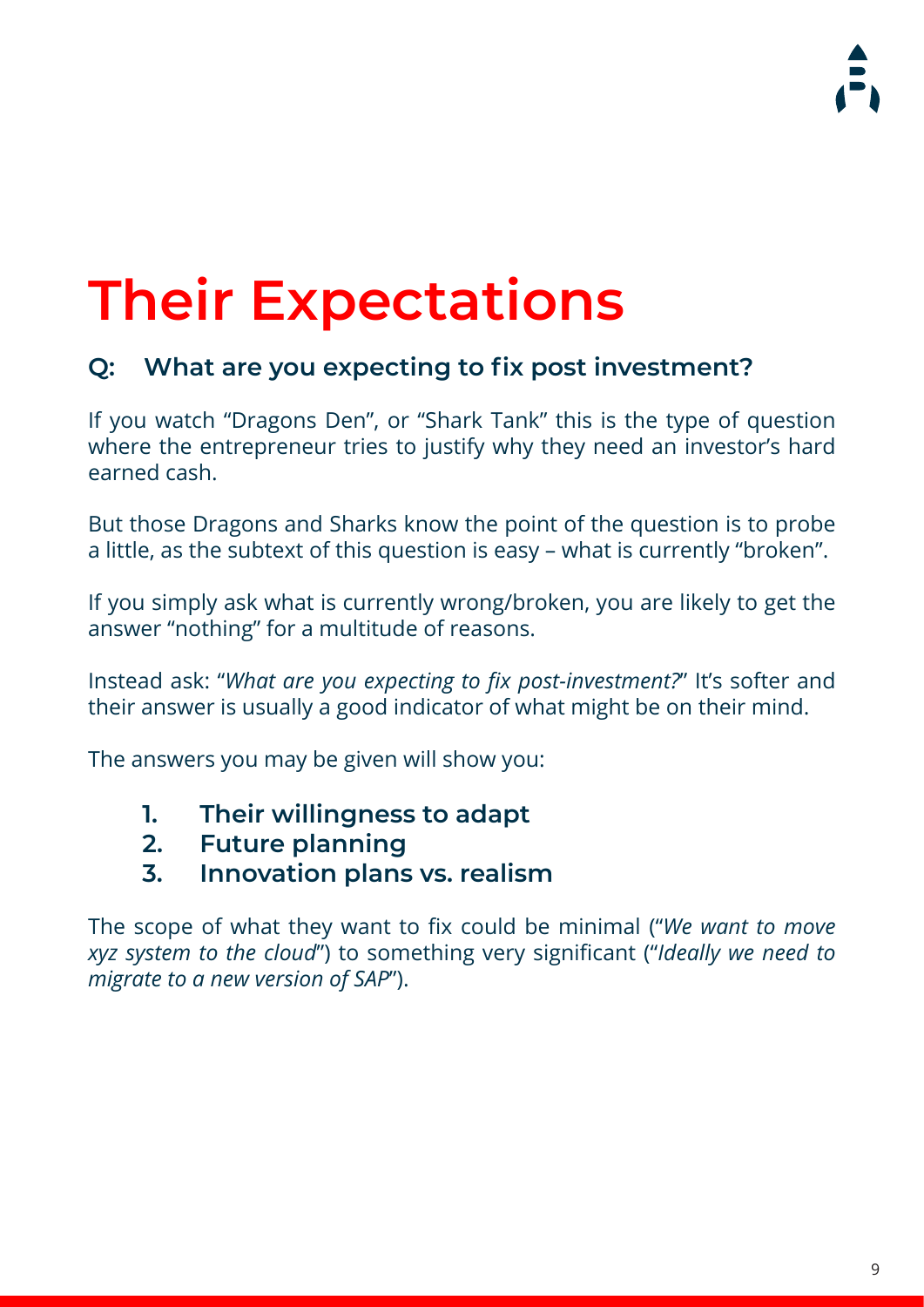# AGILITY VERSUS **BUREAUCRACY**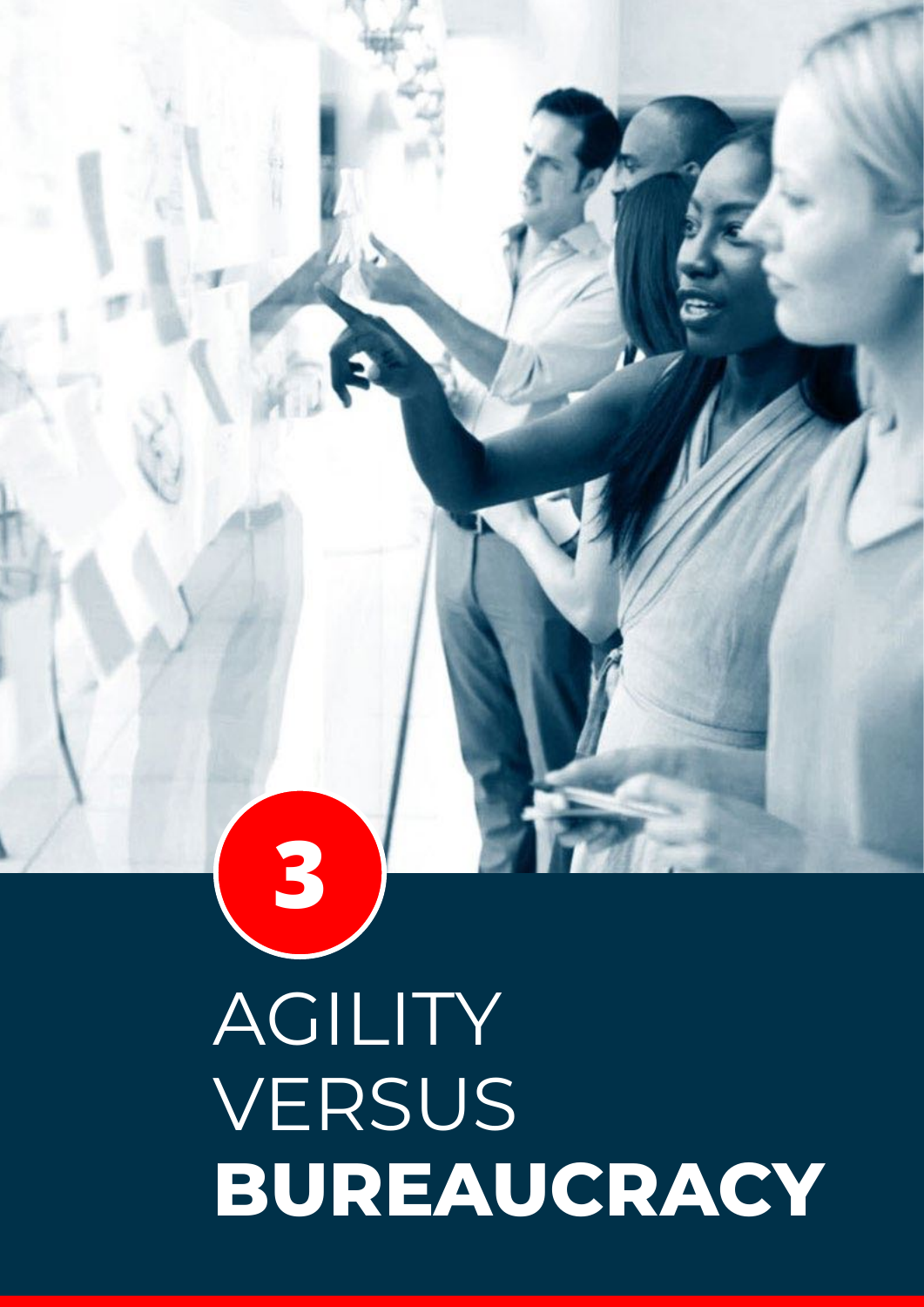### **Agility vs. Bureaucracy**

### **Q: How are decisions made here?**

High-tech digital systems operate and change within nanoseconds, but the people operating it are a bottleneck to change and innovation.

How technology teams make decisions, commit to work and actually get work done is a major indicator of future concerns.

Consider:

- **How long does it take to make a change?**
- **Who is involved?**
- **What is their appetite for risk?**

Your job is to try and determine how mature, yet effective, the change process is.

#### **The volume of change isn't the indicator**

We often find that teams are at either end of the change spectrum. Some are extremely "agile", making changes constantly while others are operating a cumbersome operation – taking days or weeks to make change.

We have met Agile teams who are running household name SAAS products that have so many ongoing major projects they achieve little. Conversely, other "traditional" teams are enforcing 1980s-style control that prevents innovation.

There needs to be a happy medium.

Ideally, the technology leaders will demonstrate they are able to run not only with agility, but also with quality. Otherwise, you may find there's years of unpicking poor code that will prevent any future changes unless there's a re-write or major investment.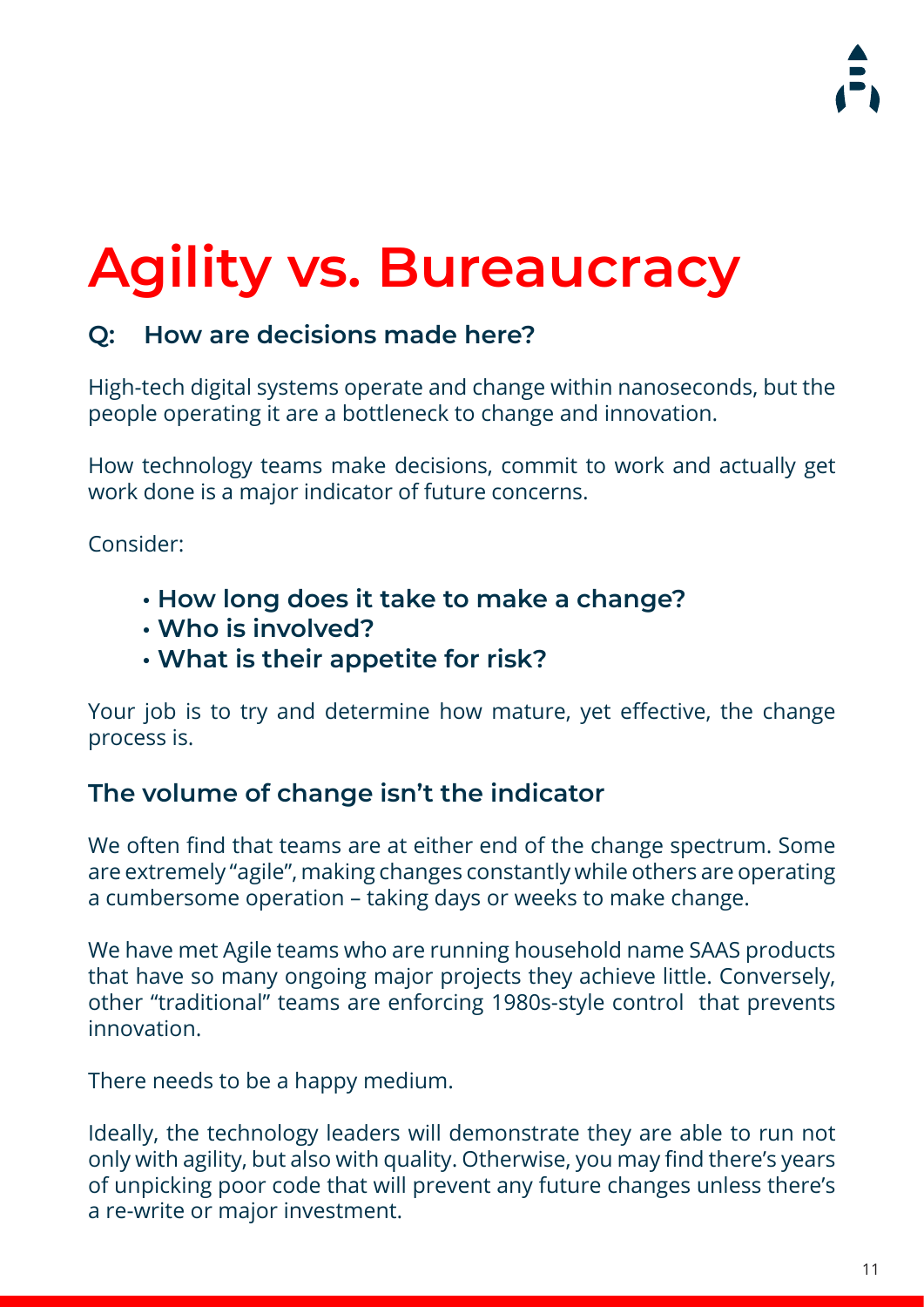# WHAT DO THEY THINK ABOUT **INNOVATION**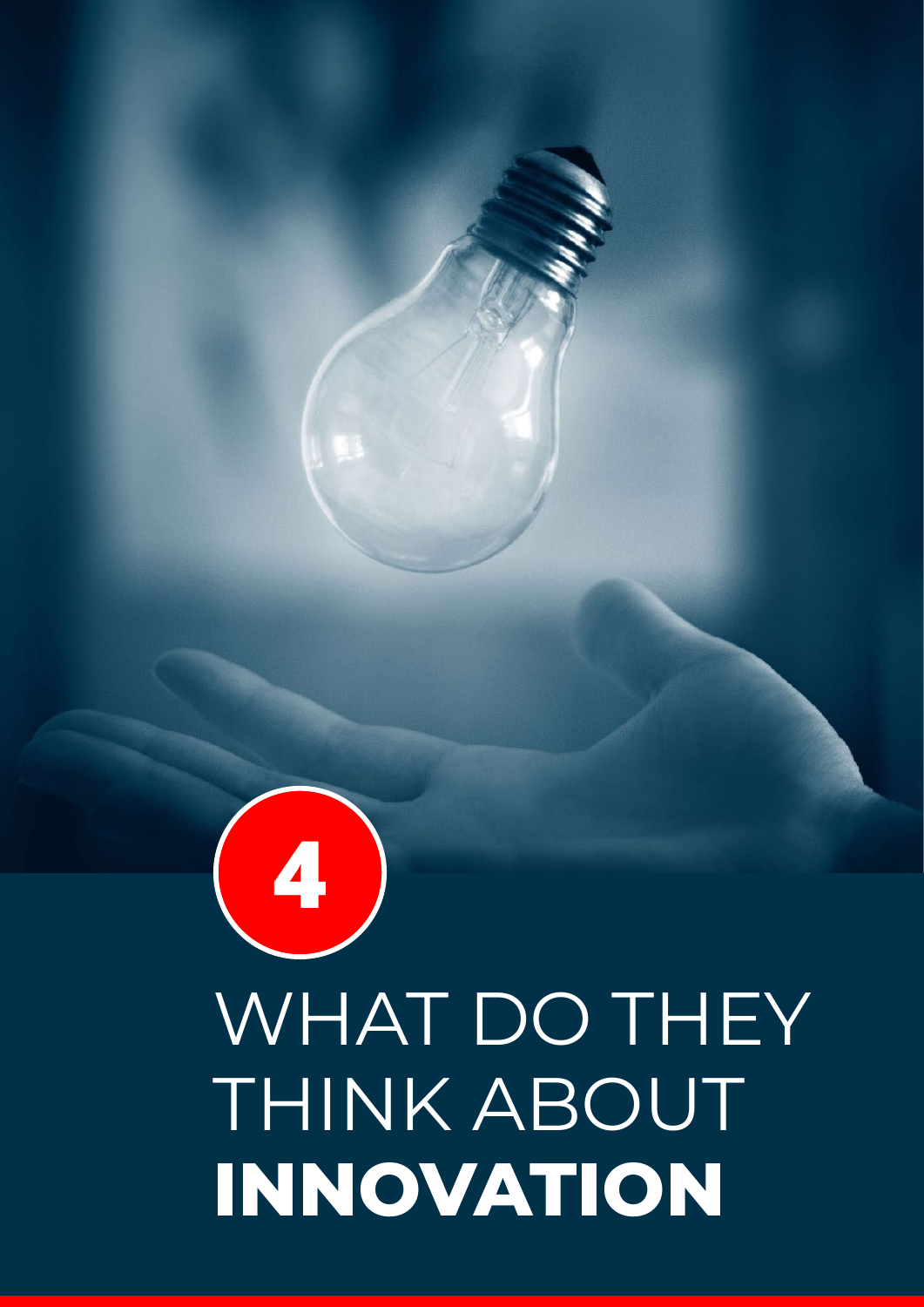### **Innovation**

### **Q: What are you doing to turn the dial?**

Technology changes on a daily basis. Without continuous improvement it is impossible to keep up with the competition because what was the team's best efforts 5 years ago is almost certainly their baggage today.

If the team doesn't constantly adapt and learn with the latest technology trends, they cannot make the best use of the technology and may even create costlier solutions.

You need to know how innovative the team is but, once again, if you ask that question you'll get a simple answer: "very".

By "turning the dial" we mean:

- What are you doing to make things better **today**?
- What will you need to do to scale up operations? (a question you'll already be thinking about)

There is a very high risk that their response will be reams of technical jargon – but are they:

- **1. Looking to reduce cost?**
- **2. Increase product quality?**
- **3. Improve the end customer experience?**

Does their technology roadmap align to a business purpose, and can you clearly see where value is created?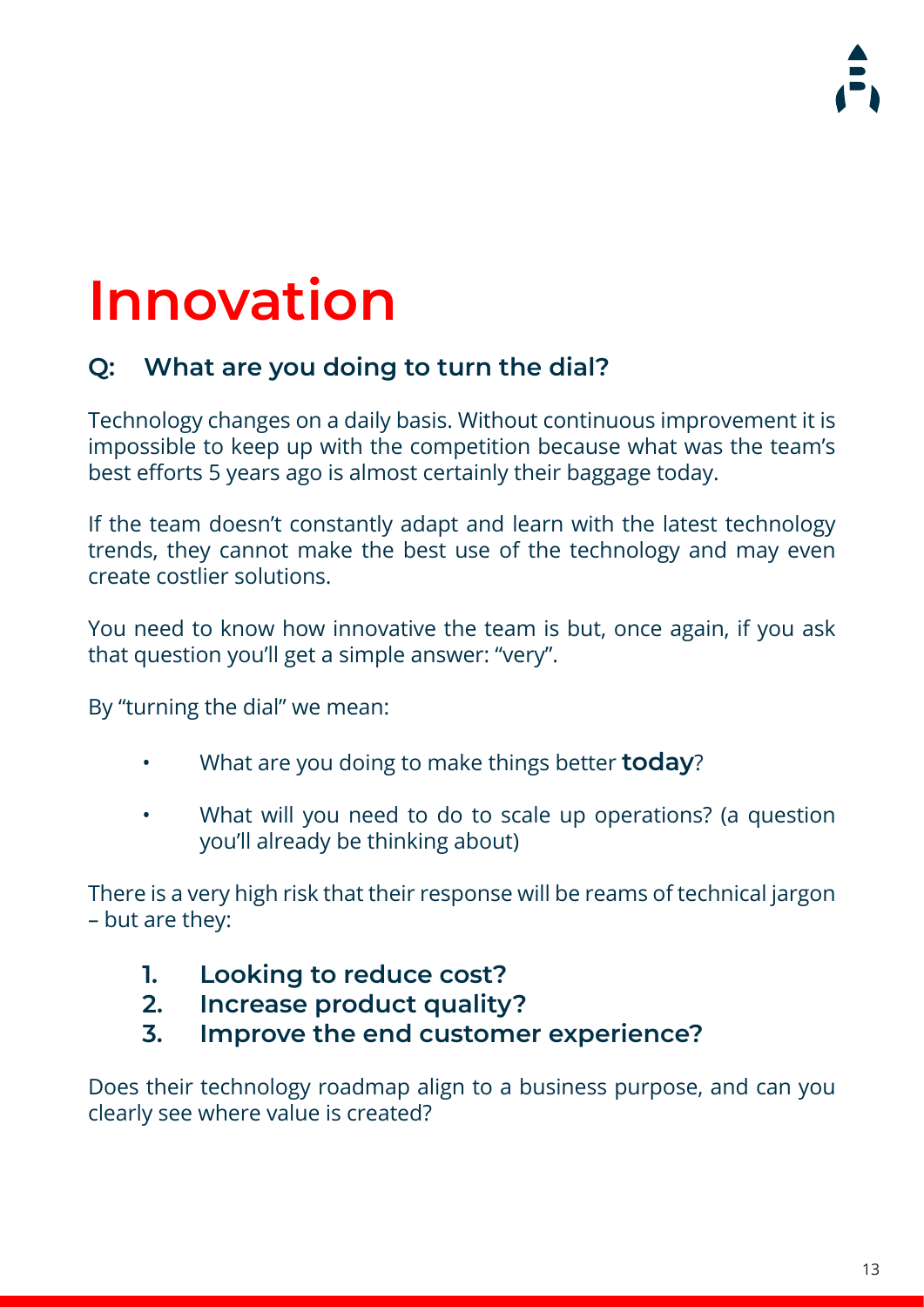# HOW DO THEY FEEL ABOUT **FUTURE ISSUES**

拉菲斯

**5**

**PANEL PILEE** 山けあしにあい CKK)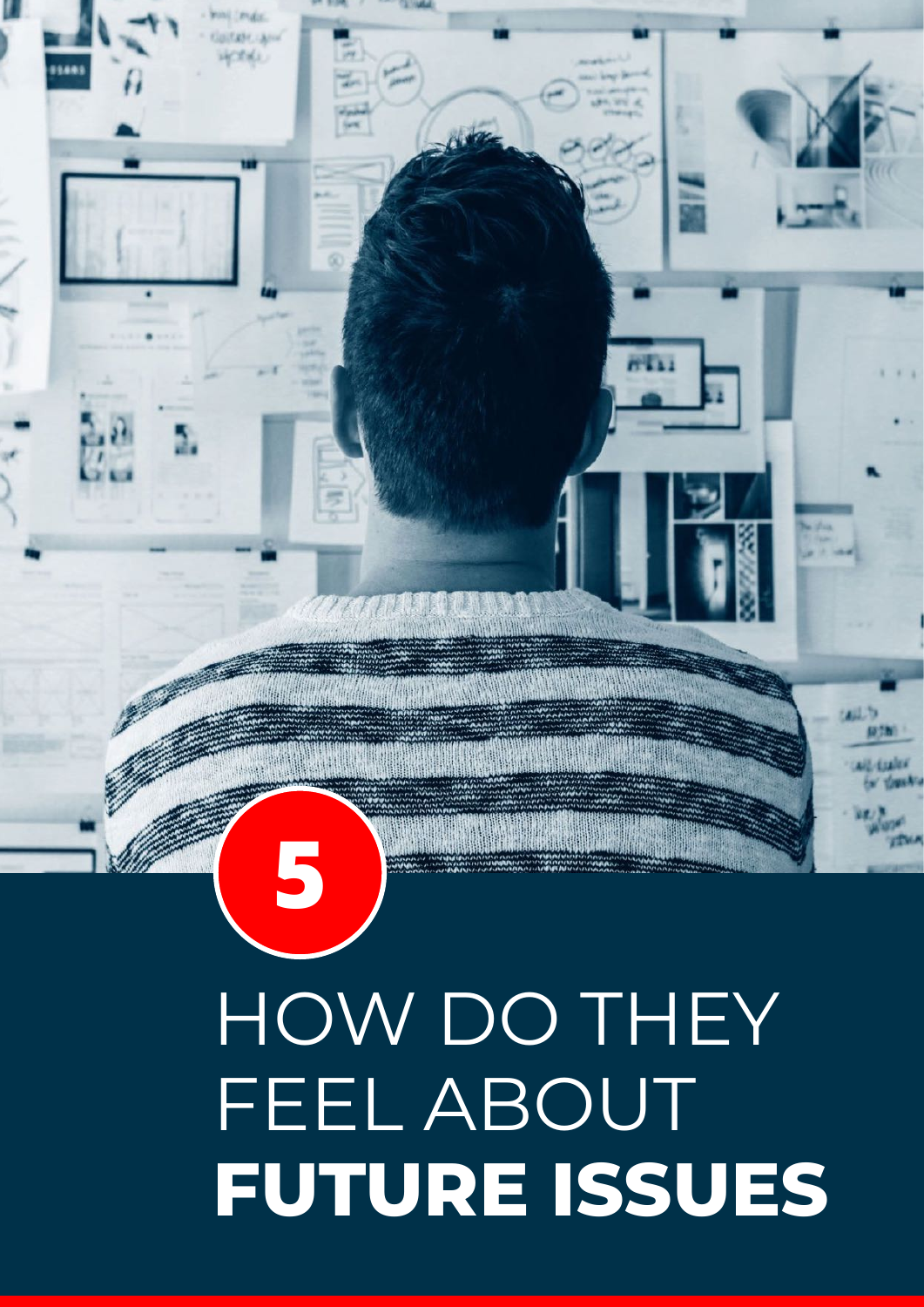### **Future Issues**

### **Q: If you could build it again, what would you change?**

Electric cars. Whilst Elon Musk managed to design his models from scratch, the more traditional car makers had to adapt current models into electric versions. The result? Elon's cars are significantly faster and safer.

Using this question, we are looking to ignite the inner-perfectionist in the interviewee and give them their Elon Musk moment of starting again.

This seemingly friendly and open-ended question appears quite harmless – a "blue sky" and idealist situation. But, if you listen carefully to the answer, you will get an insight into which areas of the current technology may be a risk.

For instance, we have heard:

"*The entire code stack... because it's hardly hanging together and it's impossible to hire young people as they have no skills or interest.*" (Time to address: 6-12 months of development for a FinTech environment.)

"*The CRM system ... because someone developed it years ago and we don't have the source code.*"

You get the idea.